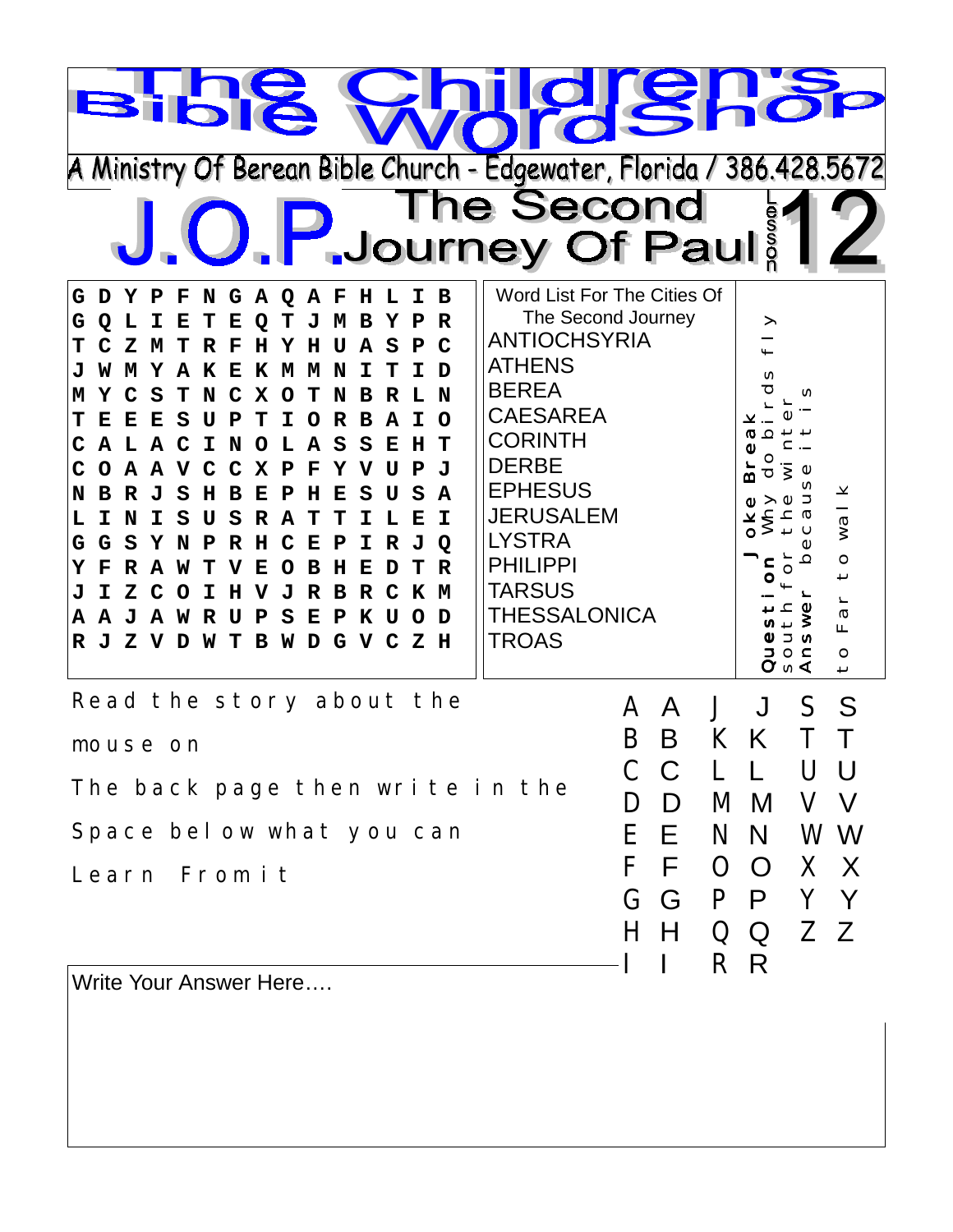## THE SECOND JOURNEY OF PAUL LESSON 12 THE UNKNOWN GOD!

P1 Last week Paul was sent away from Berea because of the evil Jewish leaders from Thessalonica. Timothy and Silas stayed for a while until Paul sent for them. **Acts 17:14 And then immediately the brethren sent away Paul to go as it were to the sea: but Silas and Timotheus abode there still.**

P2 Paul goes to the great Greek city of Athens. Paul had a strategy in going to the larger cities. The bigger the city the more people there would be to work with. **Acts 17:15 And they that conducted Paul brought him unto Athens: and receiving a commandment unto Silas and Timotheus for to come to him with all speed, they departed.**

P3 Paul gets all stirred up when he sees all the lost people in Athens worshipping idols. **Acts 17:16 Now while Paul waited for them at Athens, his spirit was stirred in him, when he saw the city wholly given to idolatry.**

P4 Idols are statues made to look like animals, birds, bugs and humans. Lost people think that the idols represent God but they do not. They are a substitute for

God and should not be made or worshipped. In the pictures below are some examples of idols.

P5 Even some of the Jews had started worshipping idols. Paul goes to these people and begins to teach them according to the scriptures. **Acts 17:17 Therefore disputed he in the synagogue with the Jews, and with the devout persons, and in the market daily with them that met with him.**



P6 Paul ran into three other kinds of religious people as we see in this verse. They



are philosophers, Epicureans, and Stoicks. They wanted to hear what Paul had to say because he preached the Lord Jesus Christ instead of what they believed. **Acts 17:18 Then certain philosophers of the Epicureans, and of the Stoicks, encountered him. And some said, What will this babbler say? other some, He seemeth to be a setter forth of strange gods: because he preached unto them Jesus, and the resurrection.**

P7 These three groups worship different things. Philosophers worship knowledge and reason instead of the maker of knowledge and reason. The Epicureans worship food and drink while the Stoicks worshipped the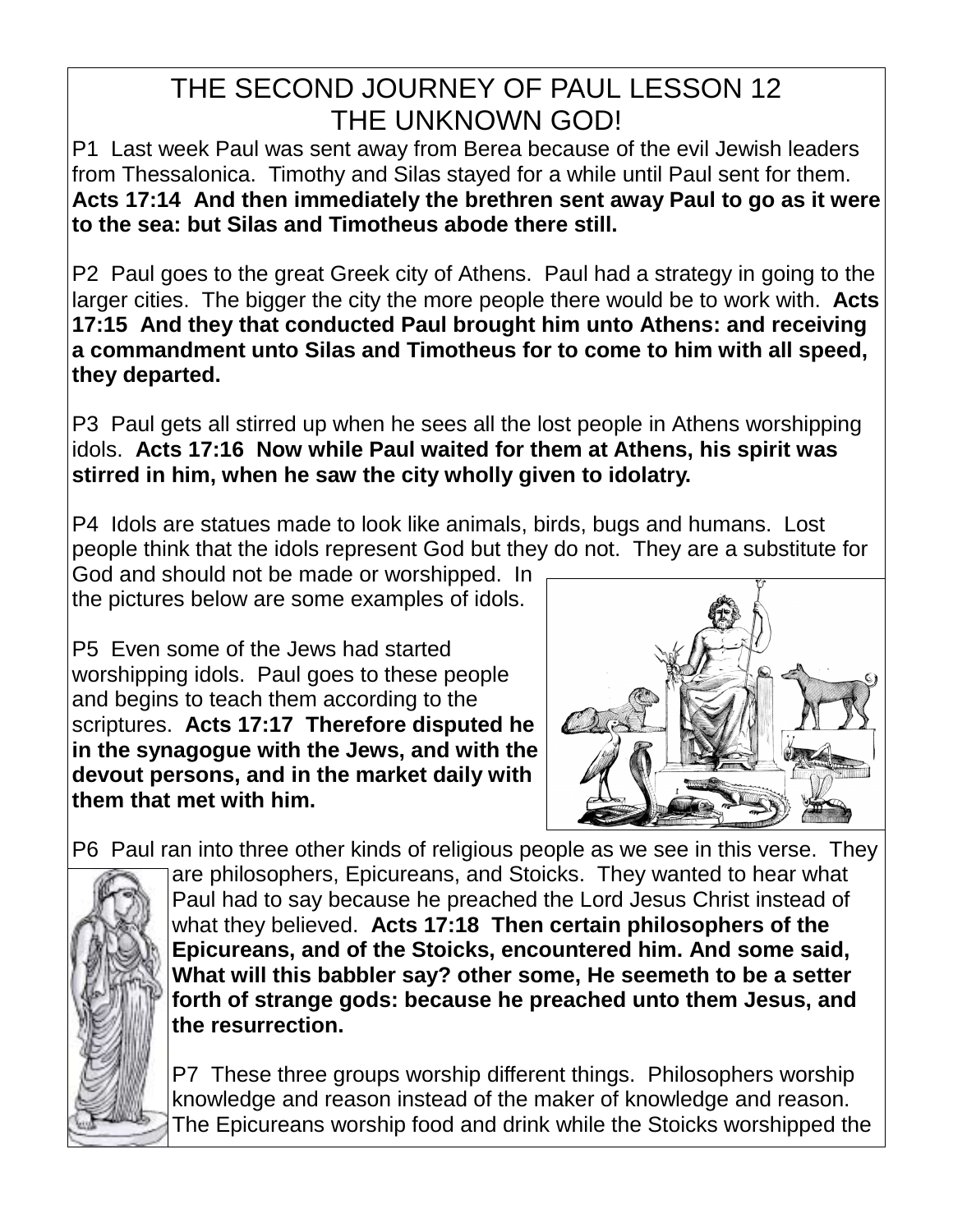control of their will. Only God is to be worshipped boys and girls.

P8 **Acts 17:19 And they took him, and brought him unto Areopagus, saying, May we know what this new doctrine, whereof thou speakest, is?** The Areopagus (air-e-op-a-gus) was where the false God Mars was worshipped. Mars was supposed to be the god of war. These folks want to hear this new doctrine (teaching) that Paul has.

P9 **Acts 17:20 For thou bringest certain strange things to our ears: we would know therefore what these things mean. 21 (For all the Athenians and strangers which were there spent their time in nothing else, but either to tell, or to hear some new thing.)** 

P10 **Acts 17:22 Then Paul stood in the midst of Mars' hill, and said, Ye men of Athens, I perceive that in all things ye are too superstitious. 23 For as I passed by, and beheld your devotions, I found an altar with this inscription, TO THE UNKNOWN GOD. Whom therefore ye ignorantly worship, him declare I unto you.** With all the gods (little g) the people of Athens worshipped they managed to miss the real one. It is HIM that Paul will tell them about!